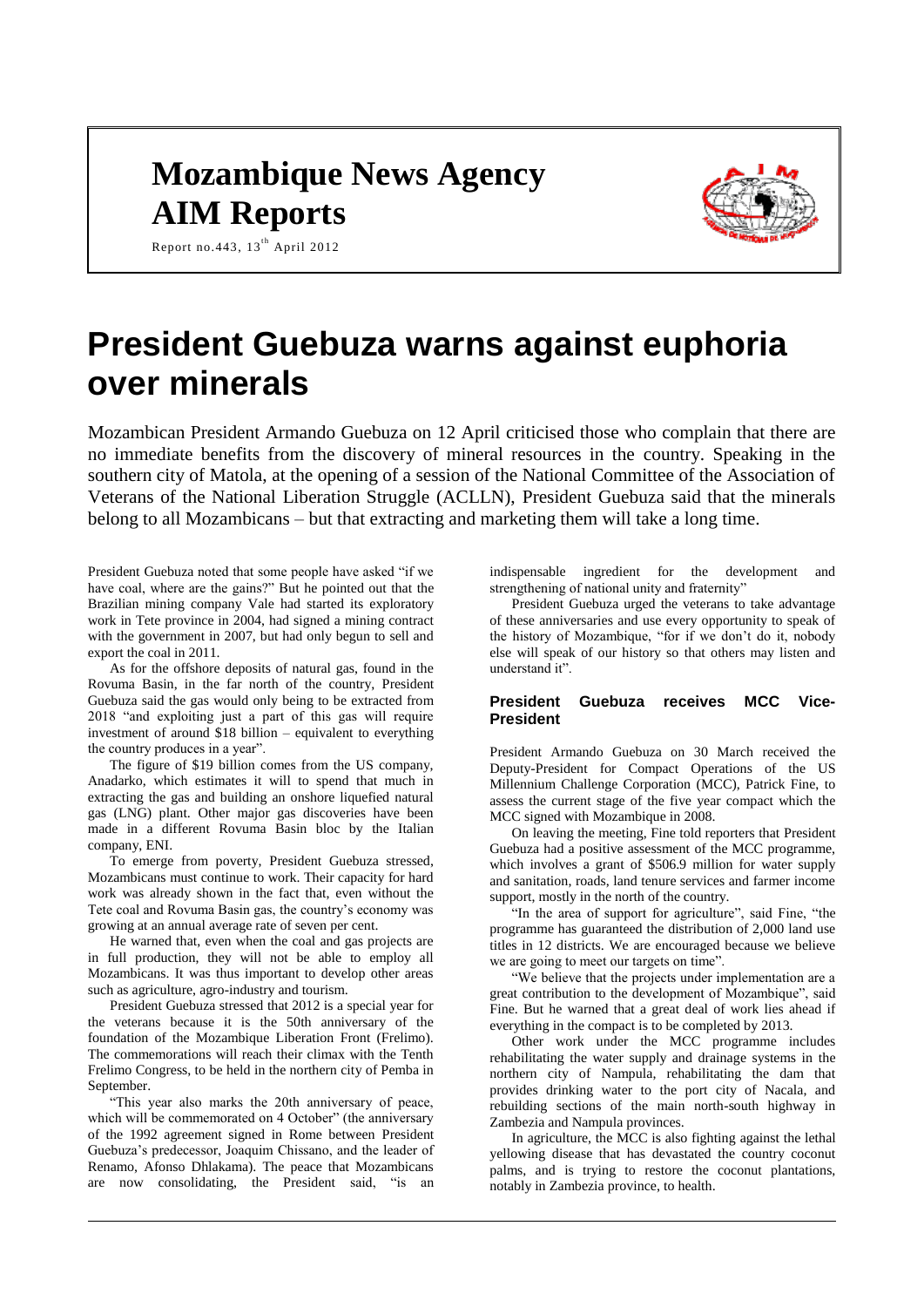### **Benefits of mega-projects outlined**

The Mozambican government is in favour of large scale industrial, mining and agricultural projects because they contribute to the rapid formation of national capital, provide a large amount of direct and indirect employment, lead to an increase in exports and state revenue, and provide a market for small and medium companies, the Minister of Planning and Development, Aiuba Cuereneia, told the Mozambican parliament, the Assembly of the Republic, on 11 April.

Replying to questions from deputies, Cuereneia argued that mega-projects are not isolated from the rest of the economy. Instead, they have a multiplier effect, with "direct benefits for the places where these projects are implanted".

Local purchases of goods and services by mega-projects have risen from \$45 million in 2002, to \$350 million in 20111, Cuereneia said that the number of Mozambican companies that have permanent contracts with the megaprojects has now reached an average of 80 per mega-project, while the number of companies that are occasional suppliers is more than 1,000 per year for each mega-project.

Cuereneia cited the Mozal aluminium smelter, on the outskirts of Maputo which, in addition to the 1,200 direct jobs at the smelter itself, has also created 800 jobs in the small and medium companies that supply it with goods and services. Mozal's purchases from these companies amount to \$96 million a year.

Cuereneia added that the mega-projects have also been involved in training and transferring technology to smaller local industries. He said that in one programme, run jointly by the government and some of the mega-projects, over 100 companies took part and over 3,000 workers benefitted.

"This resulted in improved capacities for management, maintenance and integrated health, safety, environmental and quality programmes", said Cuereneia.

He noted that in Tete a Business Linkages Coordinating Committee has been set up "to empower small scale food producers who supply the companies providing meals for workers at the mining mega-projects".

The mega-projects thus stimulated small scale production in agriculture and livestock "thus allowing an increase in the supply of a variety of products for the local market". Cuereneia estimated that the Tete mining companies have generated 50,000 indirect jobs in such small scale activities.

The multiplier effect could be seen in the way other investments seemed to follow the mega-projects. Thus in Tete, the volume of investment approved by the government, excluding the mega-projects, has risen from \$31.1 million in 2008 to \$424.4 million in 2011.

Cuereneia also pointed to the rise in the country's exports. In 1998, before there were any mega-projects, Mozambique's exports amounted to just \$240 million. But in 2011, exports reached \$2.687 billion, and this year exports are expected to exceed \$3 billion.

Cuereneia admitted that mega-projects are capital intensive. Thus usually far more direct jobs are created in the construction of the projects than in operating them. 6,000 workers were involved in building the natural gas treatment plant and pipeline in the southern province of Inhambane, run by the South African petro-chemical giant, Sasol, but operating the plant involves just 183 permanent jobs.

The Moatize open cast coal mine, run by the Brazilian company Vale, employed 5,090 workers during construction, but only 856 in the current mining phase.

Thus, despite the benefits brought by mega-projects, "in order to solve the problem of employment, our country must continue to bank on agriculture", Cuereneia said.

#### **Prime Minister discusses vaccine trials**

Mozambique is committed to international efforts to develop a vaccine against malaria, Prime Minister Aires Ali told the Assembly of the Republic, on 11 April. Responding to a question from the main opposition party, Renamo, about the vaccine, Ali said that Mozambique is one of seven African countries where a third phase of studies into a candidate vaccine began in May 2009.

The tests are taking place at the Manhica Health Research Centre where 1,635 children are taking part in the trial. The full results not will be available until December 2013.

Meanwhile, the government is supporting home spraying against mosquitoes, the use of insecticide-impregnated bed nets, rapid diagnostic tests for the disease, and modern antimalarial drugs. The strategy, Ali said, has resulted in a sharp decline in the number of malaria cases diagnosed, which fell from six million in 2005, to three million in 2011.

Ali confirmed that Mozambique is also participating in a clinical trial of a vaccine against HIV. This began on a small scale in September 2011, with the administration of the vaccine to 24 volunteers. The results of the trial will not be available until March 2013.

Significant progress has made in treating HIV-positive people. When the National Strategy against HIV/AIDS began in 2003, only 3,314 people were benefitting from treatment with the life-prolonging anti-retroviral drugs. But by December 2011, Ali said, the number of people receiving anti-retroviral therapy had risen to 273,561.

#### **Namibian President addresses parliament**

"Democracy would be meaningless if our people remain unemployed and poor", declared Namibian President Hifikepunye Pohamba in Maputo on 29 March.

Addressing the Assembly of the Republic on the first day of a two day state visit, Pohamba said that the liberation struggles in southern Africa had brought democracy to the region "which guarantees respect for fundamental freedoms and human rights to our people".

But he warned that democracy "would be meaningless, if our people do not have access to basic amenities such as shelter, potable water, food, health care, education and human security".

He praised the Mozambican Assembly for achieving a high percentage of women in its ranks. Almost 40 per cent of Mozambique's parliamentary deputies are women – one of the highest percentages for parliaments, not only in Africa, but in the world.

Pohamba stressed that "we, as Africans, must take charge of the development of our countries and our continent. We must mobilise the needed resources in order to overcome the challenges of poverty, hunger, disease and underdevelopment".

"While we welcome and appreciate assistance from our development partners, we must base our developmental efforts on African realities", he added. "Solutions to African problems must be home-grown".

Pohamba paid tribute to Mozambique's first President, Samora Machel, "who was brutally killed by the enemies of our independence and freedom" in 1986.

"In order to honour his memory, it is our responsibility to ensure that his sacrifice was not in vain and that his enduring legacy is upheld", the Namibian leader said. "We should remain true to the principles of promoting social justice by implementing policies aimed at fighting poverty and improving the living conditions of our peoples".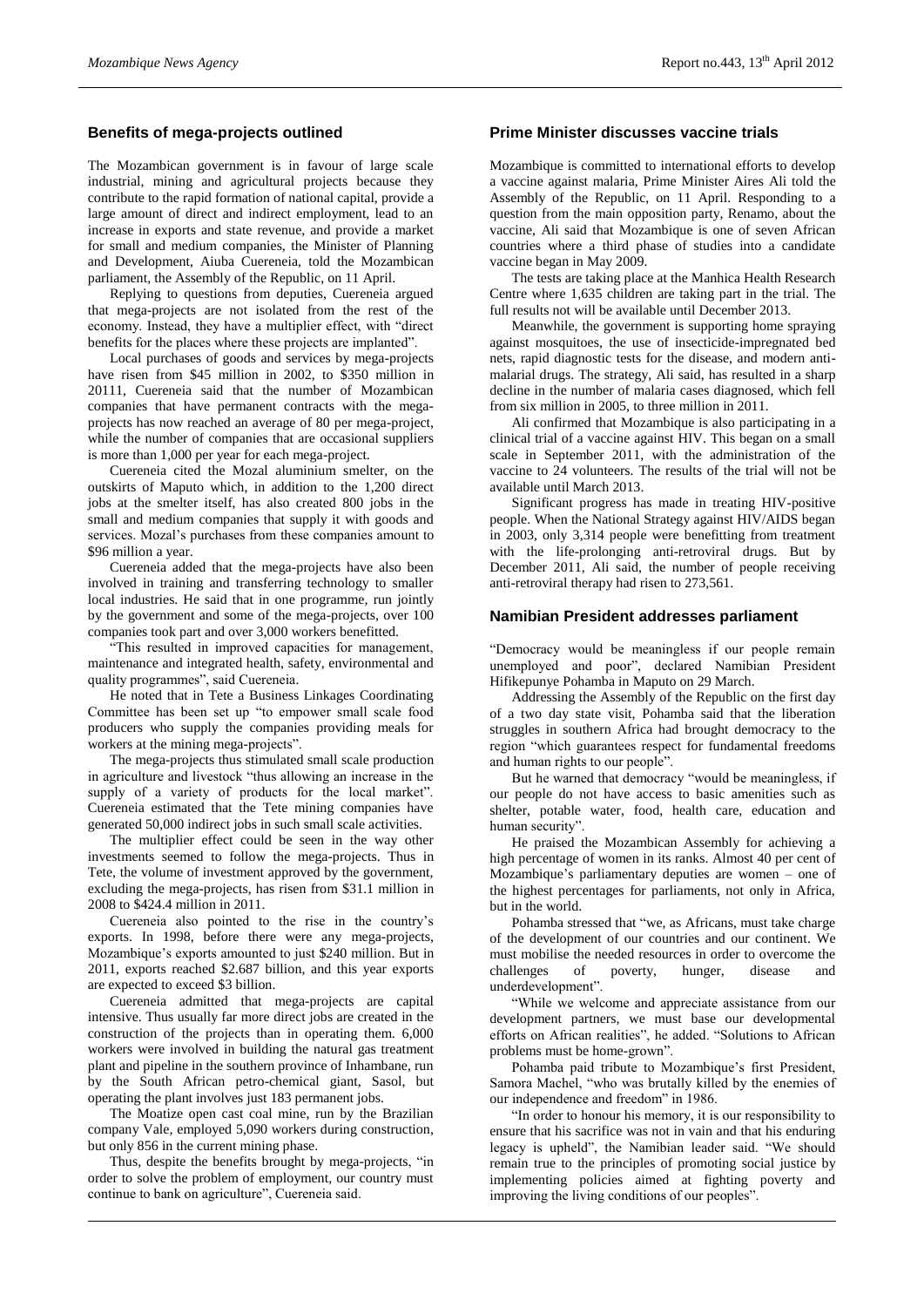# **World Bank announces new Country Partnership Strategy**

The Board of Directors of the World Bank on 3 April approved a new Country Partnership Strategy (CPS) for Mozambique for the 2012-2016 period which the Bank states is "designed to promote inclusive, broadly-shared economic growth".

According to the World Bank, the new Strategy is backed by a funding plan amounting to \$1.04 billion "with a significant grant content" from the IDA (International Development Association – the Bank's agency for developing counties, which normally provides soft loans).

The grants and loans "will target key, growth-inducing areas of the economy including agriculture, climate change, energy, environment, health and transport".

According to Planning and Development Minister Aiuba Cuereneia, "the Country Partnership Strategy is fully aligned with Mozambique's own development aspirations. We are confident that the new Strategy will make a major contribution to achieving our shared goals of accelerated growth that benefits all citizens".

The Bank's Board also approved funding of \$120 million to support the Mozambican government's "Cities and Climate Change" project. This will benefit 20 municipalities in central and southern Mozambique which are prone to extreme weather events.

The Bank points out that "Mozambique ranks third among African countries most exposed to climatic risks and coastal cities are particularly vulnerable to flooding and erosion that have devastating impacts on poor people".

# **BADEA finances new general hospital in Nampula**

The Arab Bank for Economic Development in Africa (BADEA) will lend Mozambique \$9 million to finance the construction and equipping of a new general hospital in the northern city of Nampula.

An agreement to this effect was signed between BADEA and the Mozambican government on 2 April in Khartoum, during the annual meeting of the Islamic Development Bank.

Finance Minister Manuel Chang signed for the government, and the BADEA General Manager, Abdelaziz Khelef, signed for the bank.

The loan is to be repaid over 30 years, with a ten year period of grace, and at an annual interest rate of one per cent.

The project is aimed at supporting one of the government's priority objectives – which is the expansion and improved coverage of the health services, with particular emphasis on mother and child health and reducing the child and maternal mortality rates.

Up to the end of March this year, the total amount of loans from BADEA to Mozambique had reached almost \$230 million.

### **ADB to fund Lower Limpopo irrigation**

The Mozambican government and the African Development Bank (ADB) are working on the final details of a contract to fund the second phase of the rehabilitation of the Lower Limpopo irrigation scheme, in the southern province of Gaza.

Budgeted at \$35 million, the project should take off early in 2013, and cover an irrigated area of about 2,000 hectares on which the main crops will be rice and vegetables.

The second phase of the rehabilitation is part of an overall package of \$300 million of loans from the ADB to

finance infrastructures such as rural roads and irrigation schemes over a three year period.

Among other major projects in this package are repairs to the Massingir dam on the Elephants River, also in Gaza, and the rehabilitation of the road from the northern port of Nacala to the city of Cuamba, in Niassa province.

The first phase of the project was undertaken in 2005, and covered an area of 4,000 hectares. The second phase, in addition to adding a further 2,000 hectares, will also make small repairs to defects noted in the previous work.

### **EU funding to support Millennium Development Goals**

The Mozambican government and the European Union signed an agreement in Maputo on 28 March under which the EU will disburse  $\epsilon$ 67.3 million (\$89.7 million) to support the government's efforts to achieve the Millennium Development Goals (MDGs).

The agreement was signed by Deputy Foreign Minister Henrique Banze and the head of the EU Delegation in Mozambique, Paul Malin.

This new funding makes Mozambique the largest beneficiary of the EU's MDG initiative, out of the 36 countries that are benefitting from it. An EU release said the agreement "is a positive sign of Mozambique-European Union cooperation".

The money is in addition to the package of  $E622$  million from the 10th European Development Fund for the period 2008-2013.

Malin said "The MDG initiative shows the determination of the EU to use its aid for the benefit of the poorest, and the continued leadership role of the EU in development aid".

"Even during a financial crisis, Europe remains a key partner for the governments of developing countries", he added. "But let's not deceive ourselves: the environment for development aid is changing. The status quo will no longer apply, and we will have to work hard together to justify our funding".

Malin warned that European taxpayers had to be convinced that their money is being properly and transparently used. He added "although our commitment to development has not changed, our form of proceeding will change".

Banze said the government planned to use the funds to achieve the first of the eight MDGs – to eradicate absolute poverty and reduce hunger, "through reducing the levels of food insecurity and chronic malnutrition from the current rates of 35 and 44 per cent, to 25 and 30 per cent respectively".

The government will intervene to make food available, he added, through increased agricultural production and productivity, greater access to good quality foodstuffs, and better linkages between producers and markets.

The President of the European Commission, Jose Manuel Barroso, announced the MDG initiative in September 2010, with potential funding of one billion euros. All the EU's partners in the ACP (Africa, Caribbean and Pacific) group of countries who have ratified the Cotonou agreement are eligible for funds under this initiative.

*This is a condensed version of the AIM daily news service – for details contact [aim@aim.org.mz](mailto:aim@aim.org.mz)*

*\_\_\_\_\_\_\_\_\_\_\_\_\_\_\_\_\_\_\_\_\_\_\_\_\_\_\_\_\_\_\_\_\_\_\_\_\_\_\_\_\_\_\_\_*

*\_\_\_\_\_\_\_\_\_\_\_\_\_\_\_\_\_\_\_\_\_\_\_\_\_\_\_\_\_\_\_\_\_\_\_\_\_\_\_\_\_\_\_\_*